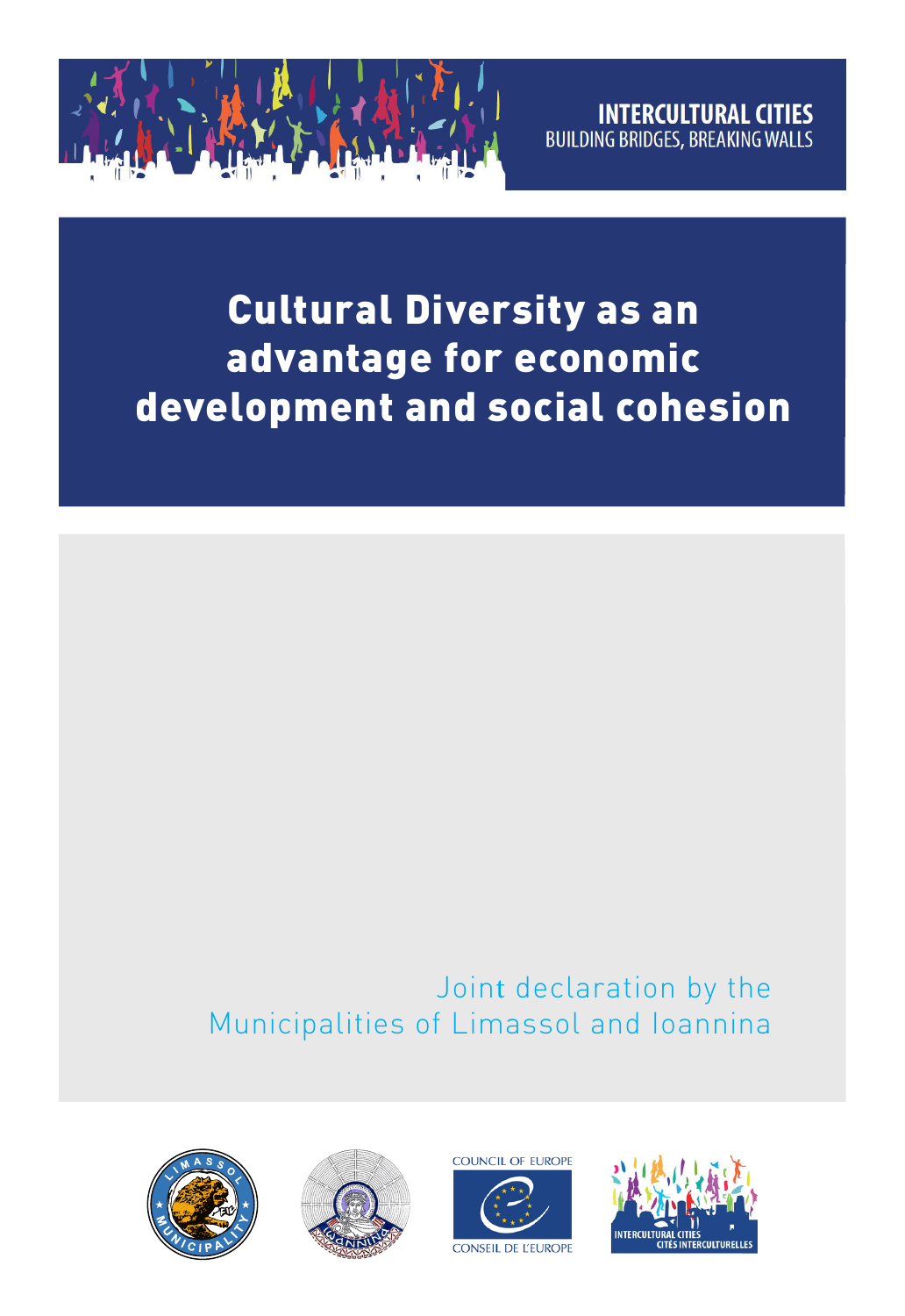## In the light of

 $\Diamond$  The memorandum of twinning agreement between the Municipalities of Limassol and Ioannina

 Recommendation CM/Rec(2015)1 of the Committee of Ministers to member states on intercultural integration and recommendations of "The Intercultural City Step by Step" guide, of the Council of Europe.

- ◆ Limassol Intercultural Strategy 2018-2020.
- European Charter of Diversity

#### Recognizing and acknowledging that

 $\Diamond$  People of various origins contribute to the social, economic and cultural life of our cities offering their talents, skills and qualifications.

 Societies successfully managing their cultural diversity have an advantage in matters of prosperity.

 $\Diamond$  Apart from other intercultural crucial domains like, inter alia, family, social and cultural life, education, health and housing, business, entrepreneurship and labour are fundamental parts of human life and a catalyst for successful intercultural integration,

 Micro, small and medium enterprises have a special role in generating jobs, creating new opportunities for the cities, interaction, attraction of talent and self-realization of diverse citizens of today and tomorrow;

#### Noting that

 $\Diamond$  The COVID-19 pandemic has had a severe impact on our intercultural societies, especially on a wide range of vulnerable groups and communities and particularly to-younger people, women, migrants, people with special needs and all kind of minorities;

• The lack of the awareness on the economic potential of diversity and consecutive lack of action, could result in increased exclusion, uneven economic development, higher crimes rate, ghettoization, fragmentation and polarization of local communities, and civilizational regression in all terms;

As a conclusion of the joint project "Intercultural Twinning: Cultural Diversity for Inclusive Growth", funded by the Council of Europe "Intercultural Cities" programme,

## **the Municipality of Limassol and the Municipality of Ioannina:**

#### Declare that

 In addition to their twinning agreement of 02/07/1984, the two parts jointly proceed in an Intercultural twinning, an act of great symbolic value, aiming at:

◆ Deepening collaboration in the field of intercultural/inclusive integration, according to the framework provided by the Intercultural Cities programme of the Council of Europe

Supporting the development of local partnership platforms that will help removing obstacles in the qualification recognition and support development of skills, knowledge and experiences of diverse groups and communities;

 $\bullet$  Facilitating multi-stakeholders debates with a view of preparing action plans and measures to increase-diversity in-working spaces and improve access of migrant-owned businesses to the mainstream economic activities.

**Encouraging the entrepreneurial activities of all segments of the society and** social groups including inter alia those of migrants, women, youth, ethnic, sexual and other minorities and/or people with special needs

Aiming at further developing-quality management standards consistent with the principles of non-discrimination, equal treatment and fair remuneration.

## Invite

 Businesses, Labour organisations and their representatives, such as Employers and Industrialists Associations, Chambers of Commerce and Labour & Trade Unions and Business Support organizations (Incubators, Accelerators etc), to:

- Value, praise and emphasise diversity of the workforce and citizenry.
- ◆ Approach strategically the issue of cultural diversity.
- Support talent and provide an environment for its advancement.

 $\Diamond$  Create a climate of positive interaction, mutual appreciation, equality and respect in the working space.

Further recognise and promote the diversity advantage as one of the main assets of job market and modern cities and societies in general.